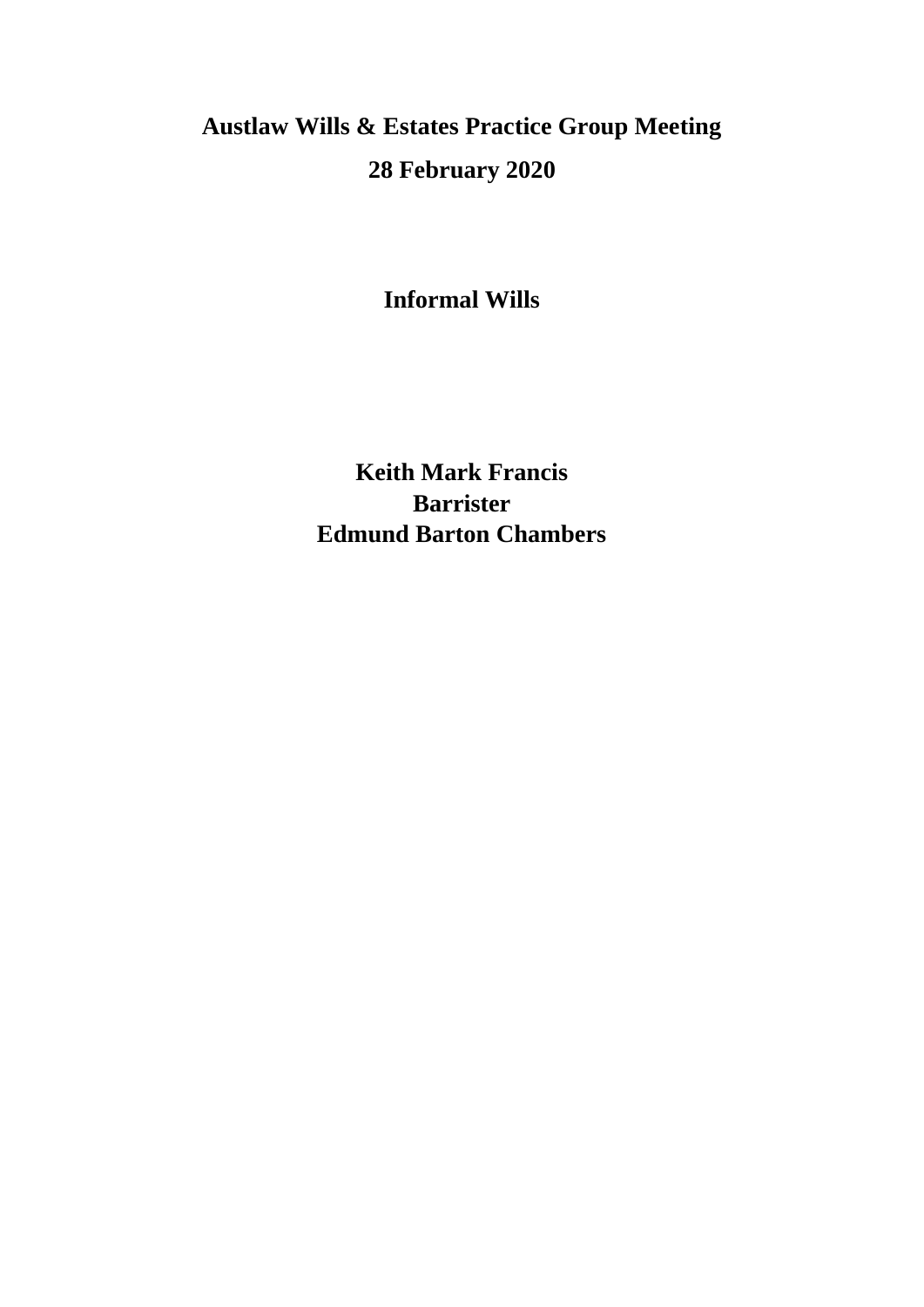# **Informal Wills**

"*At our [law school] reunion, we remembered our teachers, one of whom was the late Justice Frank Hutley. He taught the law of succession to generations… Correctly, he realised that these were not topics for imprecise generalities. Accuracy and a thorough understanding of many inter-related areas of the law were essential before a lawyer could really call himself or herself an expert on the law of wills."* 

The Hon. Michael Kirby AC CMG, former Justice of the High Court of Australia, in *Construction of Wills in Australia* by David Haines QC (2007, LexisNexis Butterworths) at foreword.

- 1. In Canada's University of Saskatchewan, there is a memorial to an informal will<sup>1</sup>. It commemorates the day of 8 June 1948, when a famer, Cecil George Harris, set out for his day's work. Cecil George Harris would never return home.
- 2. Cecil George Harris headed out across his land in his tractor on that fateful day, and was welcomed into the embrace of a brewing storm. The storm broke, and resulted in an accident that caused him to be pinned beneath his tractor, for over 10 hours.
- 3. Fearing he would not survive, Cecil Harris etched into the fender panel of his tractor (under which he was pinned) the following:

# *"In case I die in this mess, I leave all to the wife***.** *Cecil Geo Harris."*

4. Cecil Harris did, subsequently, expire.

<sup>&</sup>lt;sup>1</sup> For the purposes of this paper, I have treated the term "will" and "testamentary instrument" interchangeably.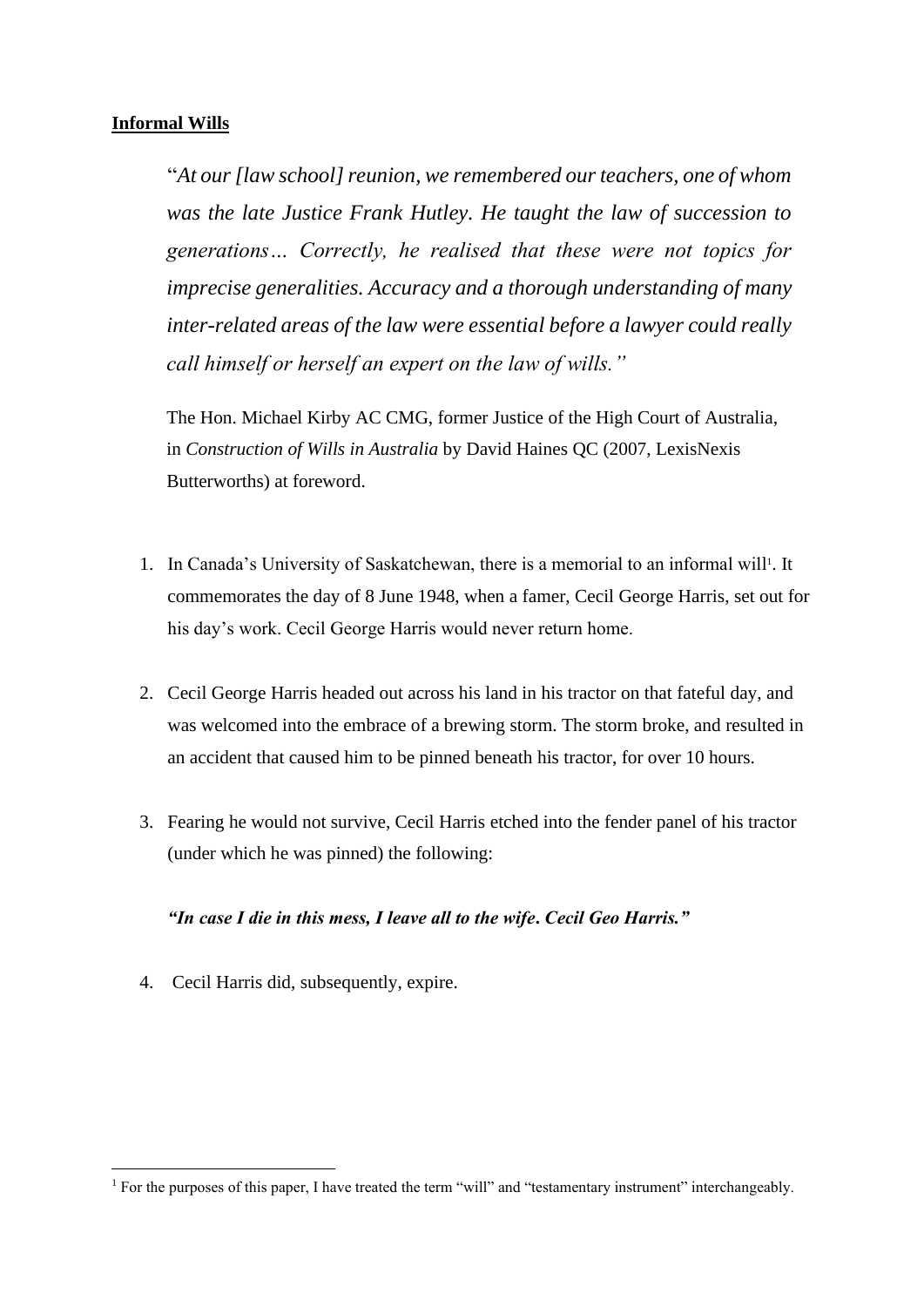- 5. The conclusion to his life has become one of the most widely reported stories of an informal will on the planet. Curiously, the case was not legally reported.<sup>2</sup>
- 6. Whilst the lawyer that took the case to the Saskatchewan Surrogate Court for a grant of letters of administration cta (*cum testamento annexio*) thought it might be sufficient to produce a photograph (reproduced **below**), the Court insisted on seeing the, then detached, tractor fender panel – which now resides in a display case at the University of Saskatchewan.



WHEN CECIL GEORGE HARRIS was pinned beneath a tractor on his farm near McGee, Sask., he took out his penknife and on the fender of the tractor scratched 'In case I die in this mess I leave all to the wife. Cecil Geo. Harris." Recently the fender was taken into court at Kerrobert, along with the penknife which bore evidence of scrapings from the tractor, and was admitted to probate as the only will of Harris, who died two days after being released from under the tractor. He was pinned beneath the machine for nine hours, all of which time he was conscious and had his arms free.

<sup>3</sup>

<sup>2</sup> Ellwand, G., "An Analysis of Canada's Most Famous Holograph Will: How a Saskatchewan Farmer Scratched His Way Into Legal History" (2014) *77 Saskatchewan Law Review 1*.

<sup>&</sup>lt;sup>3</sup> Image from article, 'The Tractor Fender Will of Cecil George Harris',

[<sup>&</sup>lt;http://www.weirduniverse.net/blog/comments/cecil\\_george\\_harris>](http://www.weirduniverse.net/blog/comments/cecil_george_harris) Accessed 23 February 2020.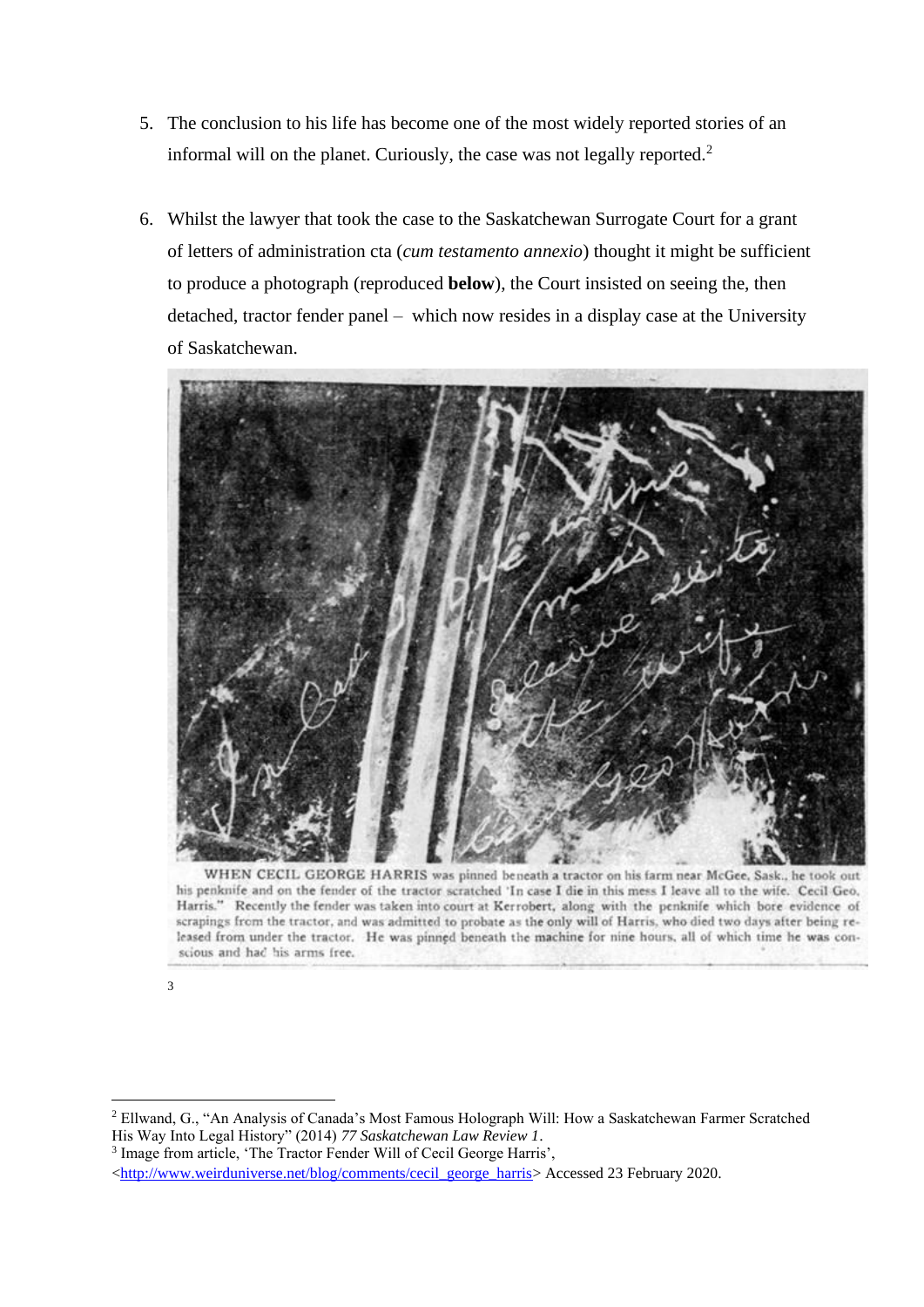7. Cases such as 'the Tractor Will case' are more than a curiosity. They show the determination of the Courts to honour testamentary intentions, no matter how poor the form of the testamentary instrument.

#### **With or Without correct form**

- 8. In New South Wales, there exists a statutory framework for the correct execution of a will.
- 9. That statutory framework is contained within Chapter 2, Part 2.1, Division 2 of the *Succession Act 2006* (NSW) (**"the Act"**) - principally section 6.
- 10. Section 6 provides that a will must:
	- a. be in writing and signed by the testator (or signed at the testator's direction);
	- b. the testator's signature is made or acknowledged in the presence of 2 or more witnesses present at the same time; and
	- c. at least 2 of those witnesses attest and sign the will in the testator's presence (albeit not necessarily in each other's presence).<sup>4</sup>
- 11. At s 6(2), it also states that the testator must intend that the document they are executing is to be their will. $5$
- 12. Of course, other elements vital to the correct execution of a will are that the testator must have testamentary capacity, and that they must have knowledge and approval of the testamentary instrument's contents.
- 13. Whilst potentially running the risk of oversimplifying the process for successful execution of a testamentary instrument, it is potentially of assistance to new practitioners in the area to think along the lines of the following four critical thresholds:

<sup>4</sup> *Succession Act 2006* (NSW), s 6.

<sup>5</sup> *Succession Act 2006* (NSW), s 6(2), Janes, S., D. Liebhold & P. Studdert, *Wills, Probate and Administration*  Law in New South Wales (2020, Thomson Reuters, 2<sup>nd</sup> ed.) at 73.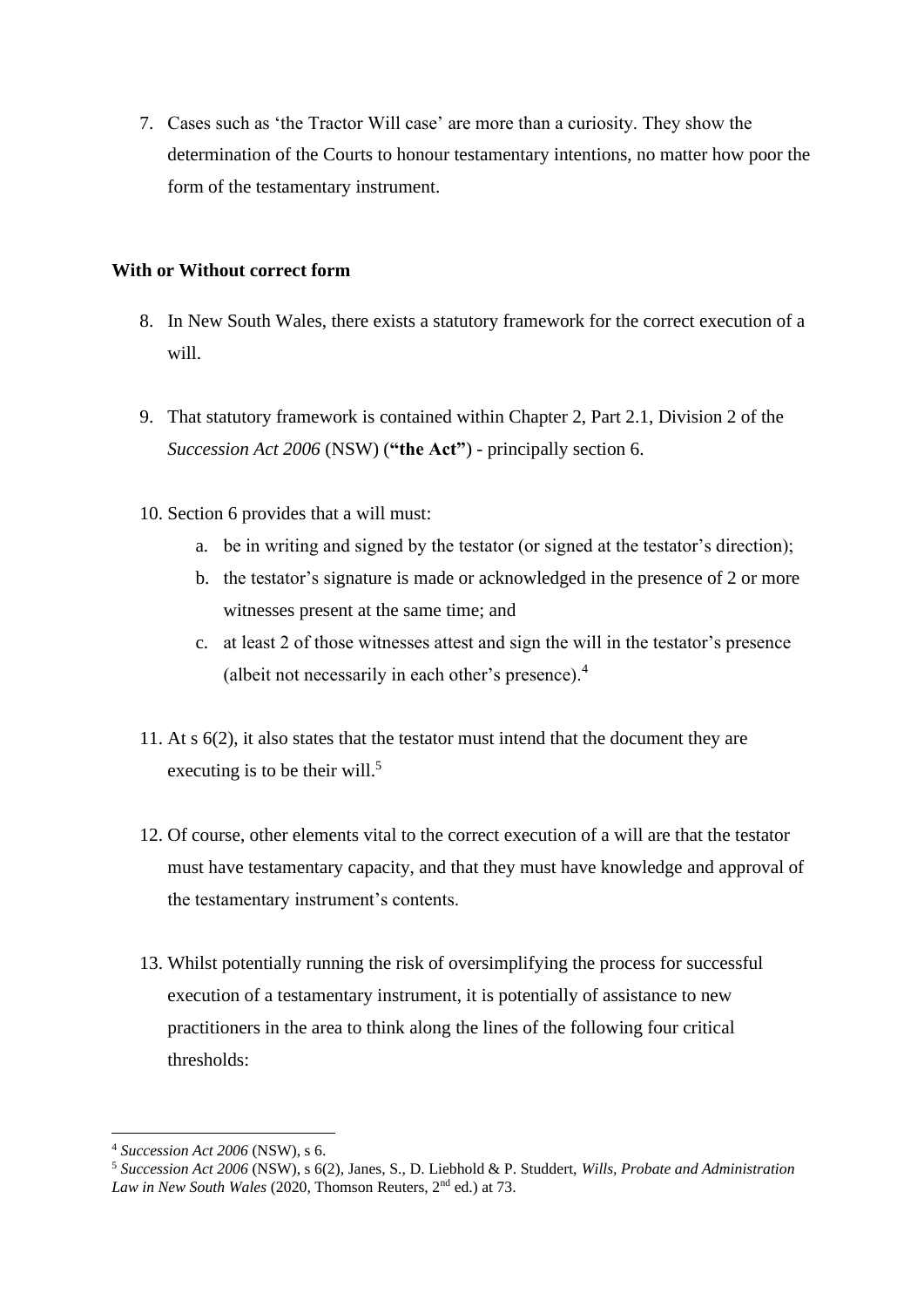#### Testamentary Capacity

Technical Requirements *Succession Act 2006* (NSW) Chapter 2, Part 2.1, Division 2 *or* Division 3

Knowledge & Approval of contents of the will

Will is free from Fraud and/or Undue Influence

- 14. Both sections 6 and 8 of the Act contain references implying that the testator must have intended the document to be their will.<sup>6</sup>
- 15. Section 6 is not the only pathway for the recognition by the Court of a testamentary instrument, as there exists a concern that the strict technical requirements for execution may frustrate the testator's intentions for the distribution of their estate.<sup>7</sup>
- 16. An 'informal will' is a document purporting to be the repository of the deceased's testamentary intentions, that *fails* to conform with the requirements in section 6.
- 17. The Act accommodates the determination of an informal will through the provisions of the "dispensing power' in Division 3, Section 8 of the Act, which can dispense with the form requirements contained in section 6.<sup>8</sup>

<sup>6</sup> *Succession Act 2006* (NSW), ss 6(2) & 8(2)(a).

<sup>7</sup> *In the Estate of Williams (deceased)* (1984) 36 SASR 423 at 425, per King CJ; Dal Pont, G.E., & K.F. Mackie, Law of Succession (2017, LexisNexis Butterworths, 2<sup>nd</sup> ed.) at 114.

<sup>8</sup> *Succession Act 2006* (NSW), s 8.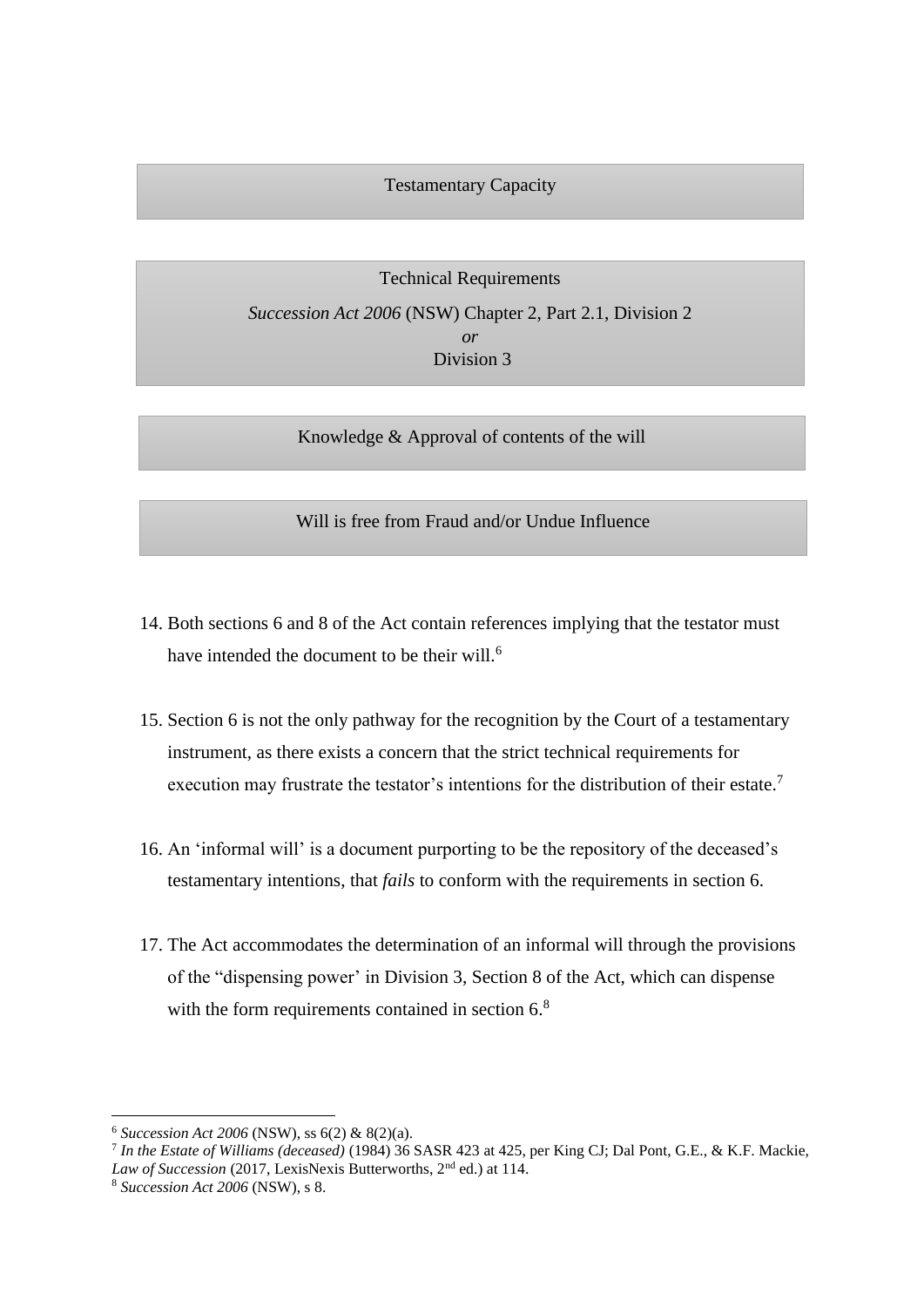18. Section 8 of the Act provides the following:

*When may the Court dispense with the requirements for execution, alteration or revocation of wills?* 

*(1) This section applies to a document, or part of a document, that: (a) purports to state the testamentary intentions of a deceased person, and (b) has not been executed in accordance with this Part.* 

*(2) The document, or part of the document, forms:* 

*(a) the deceased person's will--if the Court is satisfied that the person intended it to form his or her will, or* 

*(b) an alteration to the deceased person's will--if the Court is satisfied that the person intended it to form an alteration to his or her will, or* 

*(c) a full or partial revocation of the deceased person's will--if the Court is satisfied that the person intended it to be a full or partial revocation of his or her will.* 

*(3) In making a decision under subsection (2), the Court may, in addition to the document or part, have regard to:* 

*(a) any evidence relating to the manner in which the document or part was executed, and* 

*(b) any evidence of the testamentary intentions of the deceased person, including evidence of statements made by the deceased person.* 

- *(4) Subsection (3) does not limit the matters that the Court may have regard to in making a decision under subsection (2).*
- *(5) This section applies to a [document](http://classic.austlii.edu.au/au/legis/nsw/consol_act/sa2006138/s3.html#document) whether it came into existence within or outside the State.*

19. Section 8 refers to a 'document' or 'part of a document'.<sup>9</sup>

<sup>9</sup> *Succession Act 2006* (NSW), s 8(1).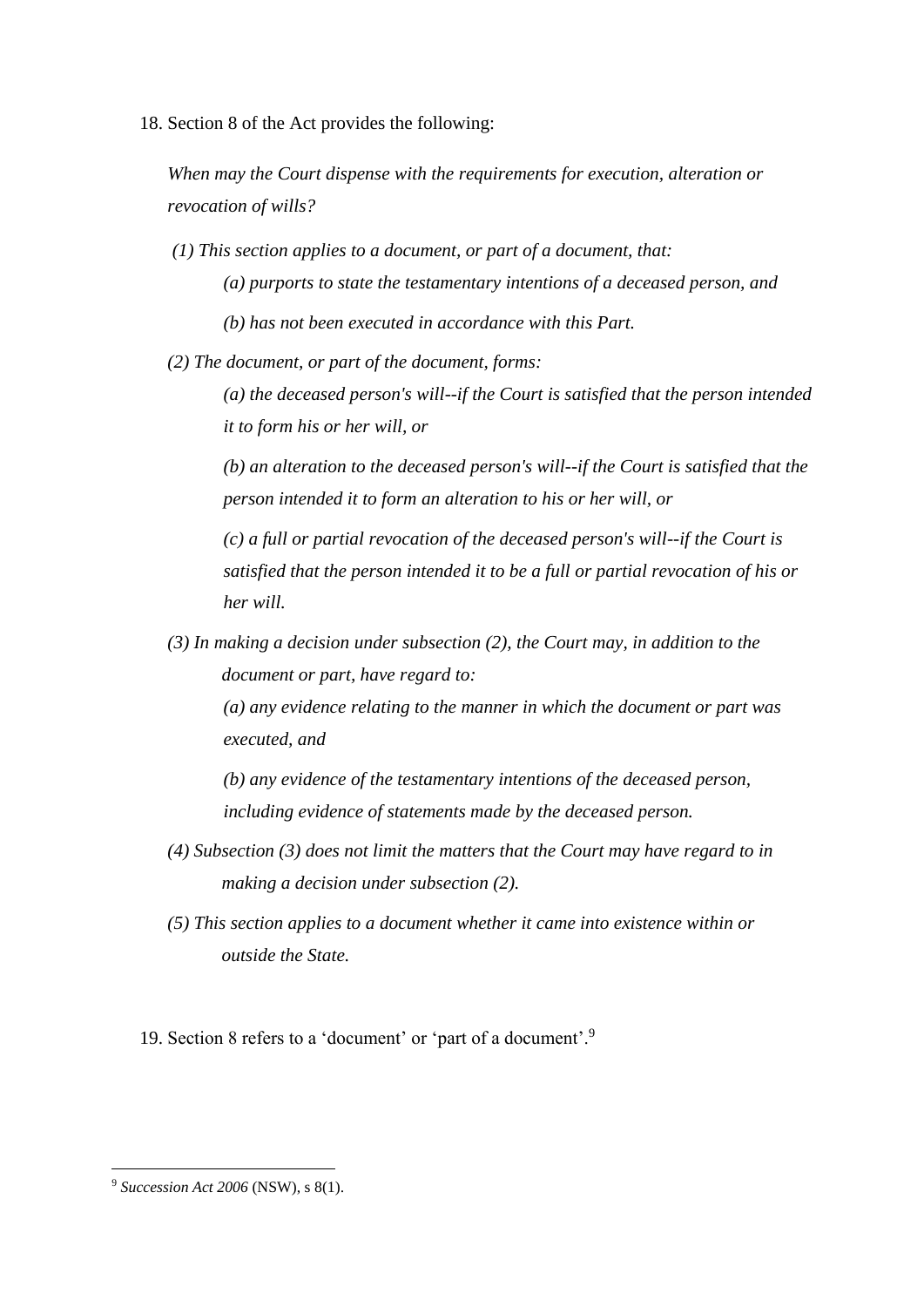20. Reference to a 'document' in section 8 refers to the Definitions contained within s 3 of the Act – which in turn direct to the *Interpretation Act 1987* (NSW),<sup>10</sup> which defines 'document' in the following way:

*"document" means any record of information, and includes:* 

*(a) anything on which there is writing, or* 

*(b) anything on which there are marks, figures, symbols or perforations having a meaning for persons qualified to interpret them, or* 

*(c) anything from which sounds, images or writings can be reproduced with or without the aid of anything else, or* 

*(d) a map, plan, drawing or photograph.* 

- 21. The definition of 'document' is not merely a formality.
- 22. The interpretation of what constitutes a document may end up being quite broad, for example a tractor, an eggshell,<sup>11</sup> an SMS message,<sup>12</sup> a computer file,<sup>13</sup> an iPhone recording,  $^{14}$  or pencil marks on a wall.<sup>15</sup>
- 23. When applying s 8 to an informal will, the Court is required to determine, as a matter of fact, whether the document being propounded was intended by the testator to carry the function of their will.
- 24. The Court will do this by having regard to, amongst other considerations, the manner in which the document was executed, any evidence that supports the belief that the document carries the deceased's testamentary intentions, and any corroborative statements of the deceased.<sup>16</sup>

<sup>10</sup> *Interpretation Act 1987* (NSW), s 21.

<sup>11</sup> *Hodson v Barnes* (1926) 43 TLR 71.

<sup>12</sup> *Re Nichol; Nichol v Nichol* [2017] QSC 220.

<sup>13</sup> *Yazbek v Yazbek* [2012] NSWSC 594.

<sup>14</sup> *Re Yu* [2013] QSC 322.

<sup>15</sup> *Estate of Slavinskyji* (1988) 53 SASR 221.

<sup>16</sup> *Succession Act 2006* (NSW), s 8(3)-(4).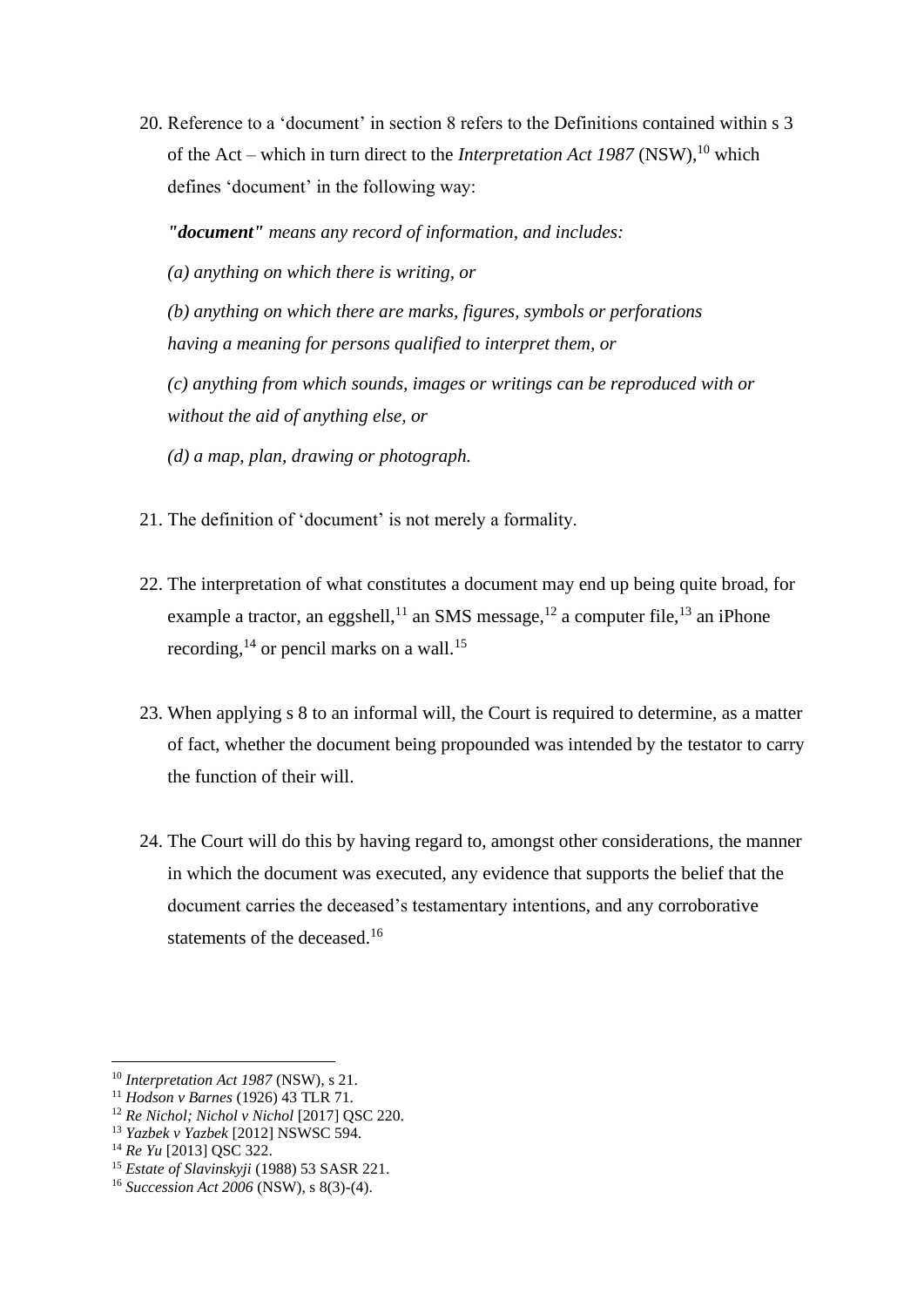- 25. An illustration of this principle sometimes occurs in cases where the deceased has committed suicide. 17
- 26. At issue in such cases is testamentary capacity and the intention to create a will, which are invariably reliant on the note itself; as corroborative statements and other evidence of the deceased's testamentary intentions are usually absent.

#### **Proof of Informal Wills**

- 27. In pursuit of a determination as to whether the deceased intended the document to be a testamentary instrument, the Court *"may receive extrinsic evidence, including of the manner in which the document was executed and statements made by the deceased person, although the Probate Court has always been entitled to do so in ascertaining which documents should be admitted to a grant."<sup>18</sup>*
- 28. The dispensing power is not *"a licence to alter the core principles of probate law with respect to the mental element…even if an informal will otherwise meets the criteria for admission to probate, it cannot be admitted in the event that it lacks the requisite testamentary intention…"<sup>19</sup>*
- 29. Be mindful that *"the greater the departure from the formal requirements the more difficult it will be to show that the deceased intended the document to constitute his or her will." 20*
- 30. Of course, each case must be examined on its facts within the frame that the intention of the deceased is to be treated as a matter of fact, $^{21}$  rather than discretion.

<sup>17</sup> See for example the case of *NSW Trustee and Guardian v Pittman* [2010] NSWSC 501, where the deceased had attempted suicide on at least 10 occasions, leaving at least 5 suicide notes leaving varying directions as to property disposition.

<sup>&</sup>lt;sup>18</sup> Certoma, G.L., *The Law of Succession in New South Wales* (2010, Thomson Reuters, 4<sup>th</sup> ed.) at 97; *Succession Act 2006* (NSW), s 8(3)-(4).

<sup>19</sup> Dal Pont at 117.

<sup>20</sup> Certoma at 97.

<sup>21</sup> *Jaguers v Downing* [2015] VSC 432 at [13], [19]-[20] per McMillan J; *Hatsatouris v Hatsatouris* [2001] NSWCA 408 at [56] per Powell JA.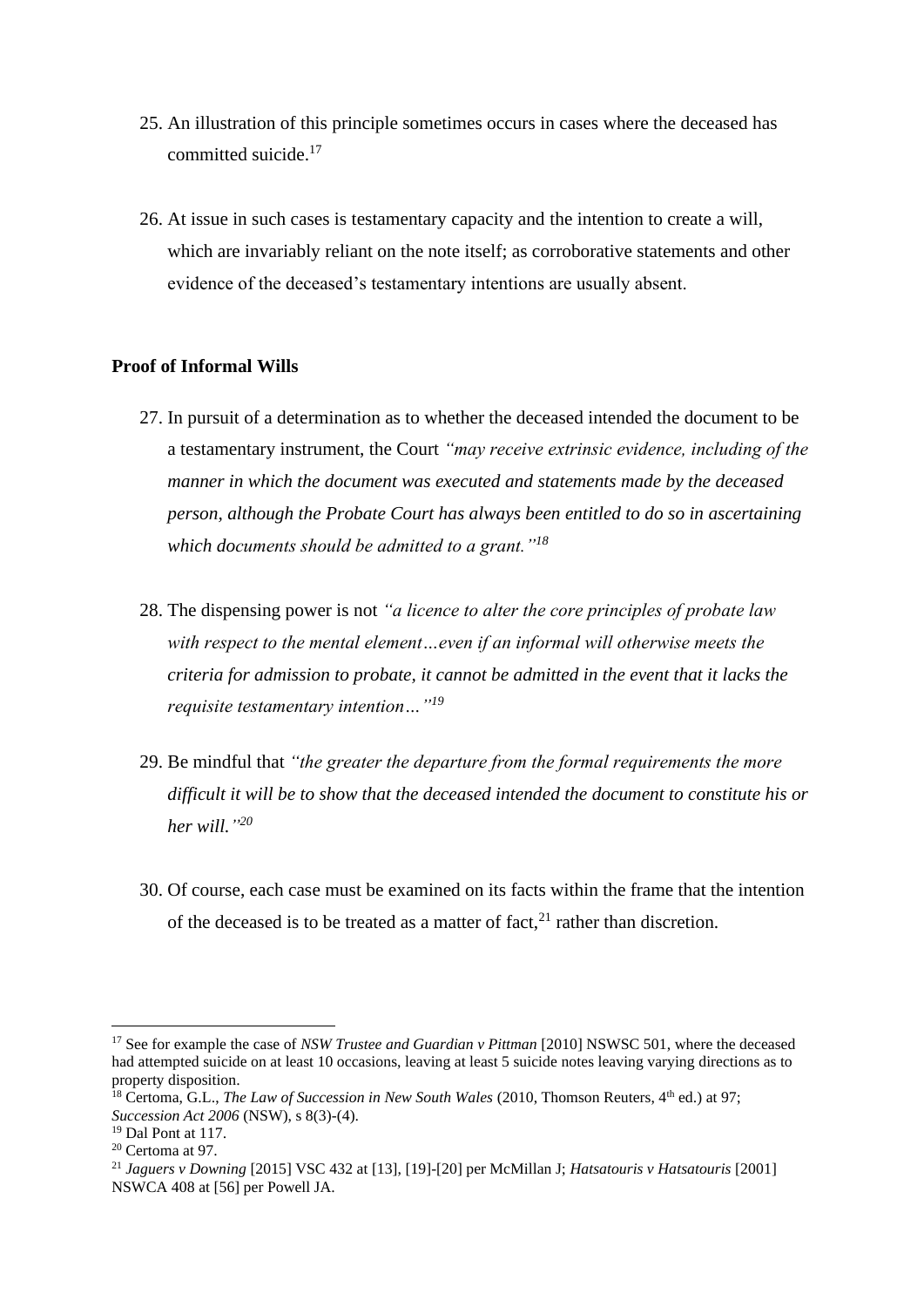- 31. The onus of proof is placed upon the person propounding the informal will; and needs to be proved to the civil standard. $^{22}$
- 32. In the matter of *Hatsatouris v Hatsatouris*, <sup>23</sup> (a matter where the Plaintiff pressed the validity of a codicil that was incorrectly executed) Powell JA posited a series of questions in order to determine whether there is a factual basis for the application of the dispensing power to an informal will.

*"the particular questions of fact to be answered being:*

*(a) was there a document,*

*(b) did that document purport to embody the testamentary intentions of the relevant Deceased?*

*(c) did the evidence satisfy the Court that, either, at the time of the subject document being brought into being, or, at some later time, the relevant Deceased, by some act or words, demonstrated that it was her, or his, then intention that the subject document should, without more on her, or his, part operate as her, or his, Will?" 24*

- 33. The first question of Powell JA's judgment is usually satisfied once the s 21 interpretation of the term 'document' is applied.<sup>25</sup>
- 34. The second, whilst more difficult, can be more easily facilitated with the following judicial guidance:

*'Testamentary intentions' have been defined as "an expression of what a person wants to happen to his or her property upon death."<sup>26</sup>*

35. Besanko J stated, "*The question whether the documents express the testamentary intentions of the deceased involves a consideration of whether they contain a statement of her intentions as to what was to happen to the property described in the documents upon her death. In other words, is it clear that the documents express her* 

<sup>22</sup> *Kantor v Vosahlo* [2004] VCA 235 at [15] per Ormiston JA.

<sup>23</sup> *Hatsatouris v Hatsatouris* [2001] NSWCA 408.

<sup>24</sup> [2001] NSWCA 408 at [56] per Powell JA.

<sup>25</sup> *Interpretation Act 1987* (NSW), s 21.

<sup>26</sup> *Re Trethewey* (2002) 4 VR 406 at [16] per Beach J.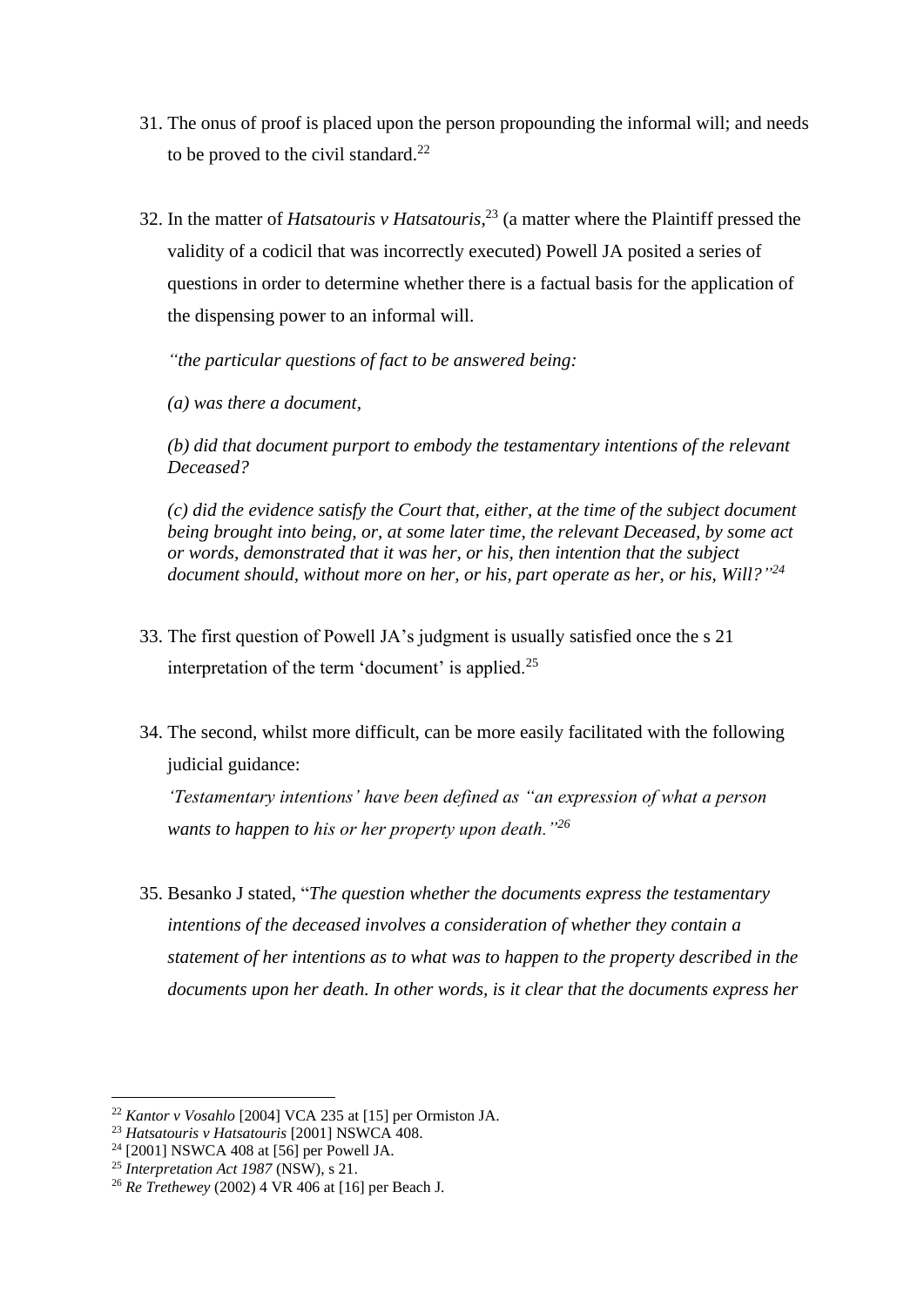*intentions as to the disposition of the property upon her death?" <sup>27</sup>*

- 36. The testamentary instrument is not burdened by the necessity to be identified by "*clear statement*" as a will.<sup>28</sup>
- 37. The third element is, perhaps, the most difficult of the three does the evidence satisfy the Court that, at the time the document was made, the deceased demonstrated their intention that it would operate as their will?
- 38. Of significance is the statement of Murray J in *Dolan v Dolan*, *"the document will be held to constitute the will of the deceased if the court is satisfied that the deceased intended its terms without more – without any alteration or reservation – to be the manner in which the property of the deceased dealt with in the document was to be disposed of upon his or her death."<sup>29</sup>*
- 39. Hallen J stated in *Estate of Laura Angius; Angius v Angius* that, *"the use of the words "without more on her, or his, part",* [from the third question in *Hatsatouris<sup>30</sup>*] *does not really add anything. What the words do is direct attention to a consideration of the particular document itself, which must purport to "state the testamentary intentions of the deceased person", and then determine whether the Court is satisfied that the deceased person intended that particular document to form his, or her, Will…the focus of the section is on the actual testamentary intention of the deceased so far as it relates to the particular document in question. Both elements need to be satisfied."<sup>31</sup>*
- 40. Kirby P (as he then was) in the case of *Re Masters, Hill v Plummer* stated that *a "too rigid insistence that a document should have the formalities or other characteristics* necessary to constitute it the deceased's will would narrow significantly the operation of the [section]."<sup>32</sup>

<sup>27</sup> *Re Estate of Torr* [2005] SASC 49 at [34] per Besanko J; *Romano v Romano & Anor* [2003] NSWSC 436. <sup>28</sup> *Estate of Laura Angius; Angius v Angius* [2013] NSWSC 1895 at [242] per Hallen J; *Romano v Romano & Anor* [2003] NSWSC 436.

<sup>29</sup> *Dolan v Dolan* [2007] WASC 249 at [22] per Murray J.

<sup>30</sup> [2001] NSWCA 408 at [56].

<sup>31</sup> [2013] NSWSC 1895 at [260] per Hallen J.

<sup>32</sup> *In the Estate of Masters (deceased); Hill v Plummer* (1994) 33 NSWLR 446 at 451, per Kirby P.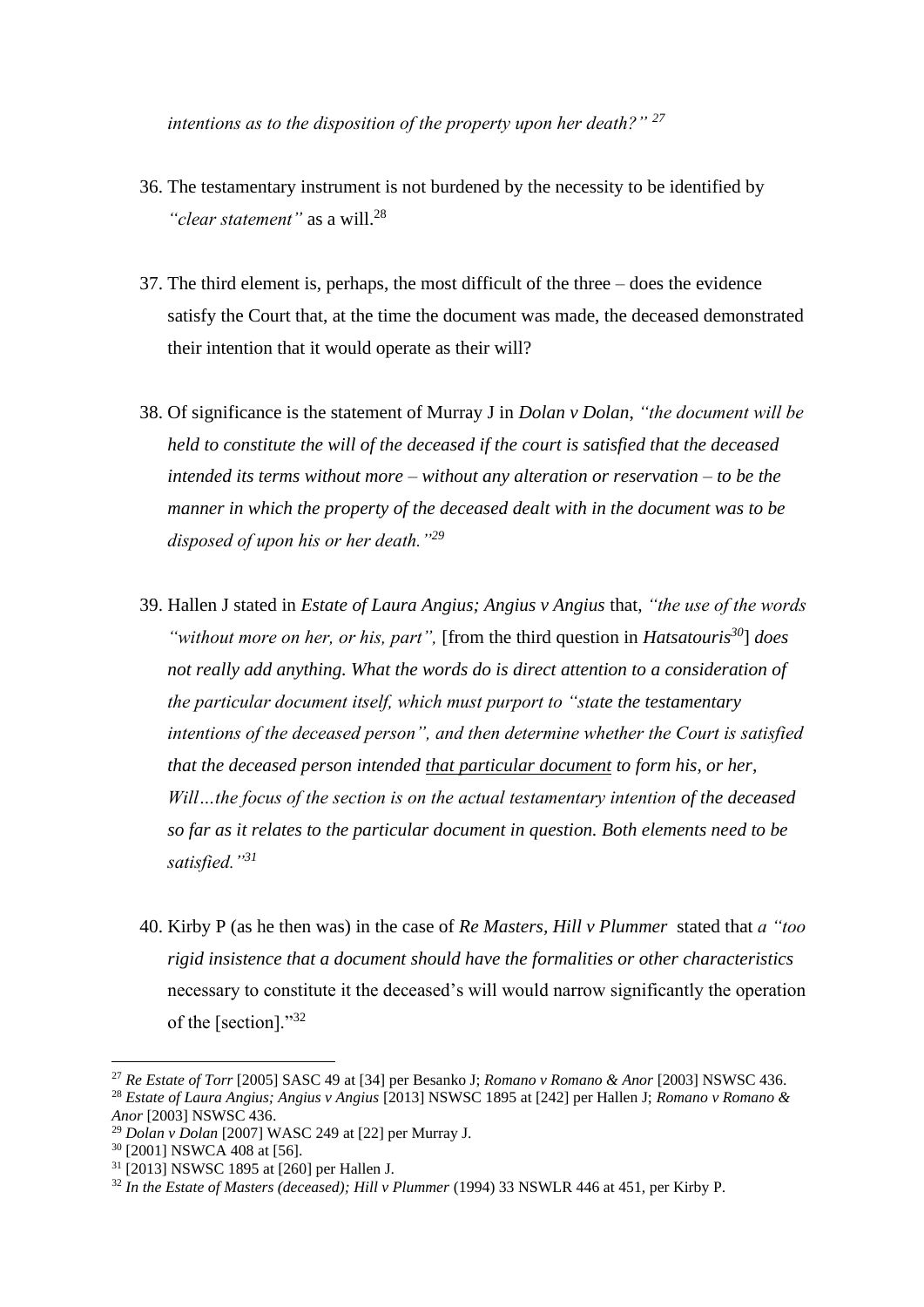- 41. Perhaps the concept is well distilled in the words of Lindsay J in the matter of *Estate Moran; Teasel v Hooke* in that *"consideration of whether the particular document was intended to operate as a will: to have present operation as such, not merely as a draft, a diary note or the like."<sup>33</sup>*
- 42. Consider the role and gravity of supportive evidence (interestingly a key element to buttress the Tractor will case – the lawyer who took possession of the case (and the tractor fender) swore eight affidavits in support of various aspects, including validation of the deceased's handwriting - all on the same day that he received the fender! $34$ ).
- 43. Also consider the importance of the handwriting itself as a supportive element (albeit not of any assistance in an SMS will), in the absence of attesting witnesses. After all, the supportive element in paragraph [2] of the pro forma Affidavit of Executor in a 'normal' Grant of Probate application is generally filled with the confirmation by the deponent that they recognise and can attest to the authenticity of the signature at the foot of the document purported to be the deceased's formal will.
- 44. Practitioners should be ultimately mindful, like the lawyer who propounded the Tractor Fender, of the need to ensure that their document and its application to the Court, is backed by as much evidence as possible to assist the Court to navigate the intentions of the deceased.

# **Additional Procedural items**

45. On top of the usual procedural elements, the practitioner should pay particular attention to *Supreme Court Rules 1970* (NSW), Pt 78, rr14, 41-45.

<sup>33</sup> *Estate Moran; Teasel v Hooke* [2014] NSWSC 1839 at [28] per Lindsay J.

 $34$  Ellwand at 13.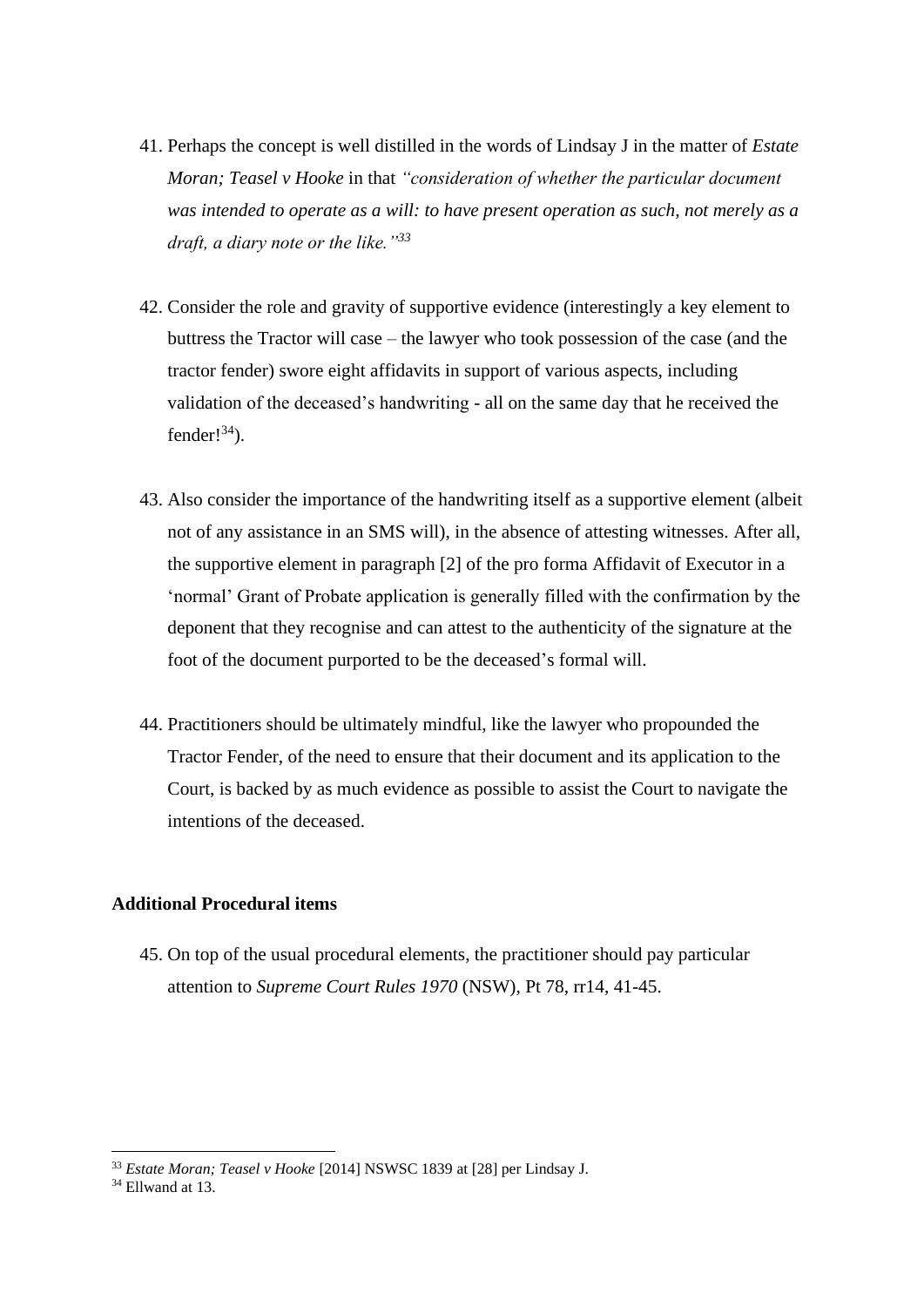#### **Final thoughts regarding informal wills**

- 46. Practitioners are also urged to be mindful that s 8 does not only apply to the dispensing of requirements for execution of a will, it applies to the dispensing of requirements for alteration and revocation of wills.<sup>35</sup>
- 47. Remember to apply careful contemplation of the definition of 'document'. This might prove an even more significant element of the pathway that Succession Law takes into the future for a couple of reasons.
- 48. Firstly, there has been a growing number of ecommerce-type solutions that are the latest evolution of the 'Post Office Will-kit'. These will increasingly need to be scrutinised as such wills are routinely susceptible to wandering into informality.
- *49.* Haines has stated, *"Home-made wills have been the subject of considerable interpretation by courts of construction. Indeed, their number, and perhaps the incidence of inconsistency in decisions and the number of appeals arising from them, may have led to that cliché which is the toast of the chancery bar: 'Here's to the man who makes his own will'. Some authorities acknowledge that the authors of such documents lacked legal advice in drafting the document or, as the older authorities state, were inops consili, and many contain the usual difficulties and inelegancies which appear endemic to wills drawn without professional assistance…Greater latitude is permissible and given by courts in construing the language employed by the testator in these circumstances."<sup>36</sup>*
- 50. Secondly, we are headed to an interesting development with the latest twists and turns of our slavish devotion to technology. The author is unaware of any cases yet that press informal documents found only on the 'Cloud', but the presence of the 'Cloud' as a documentary repository – along with the challenges of password security - brings with it a whole new set of challenges it is respectfully suggested.

<sup>35</sup> *Succession Act 2006* (NSW), s 8.

<sup>36</sup> Haines, D.M., *Construction of Wills in Australia* (2007, LexisNexis Butterworths) at 25.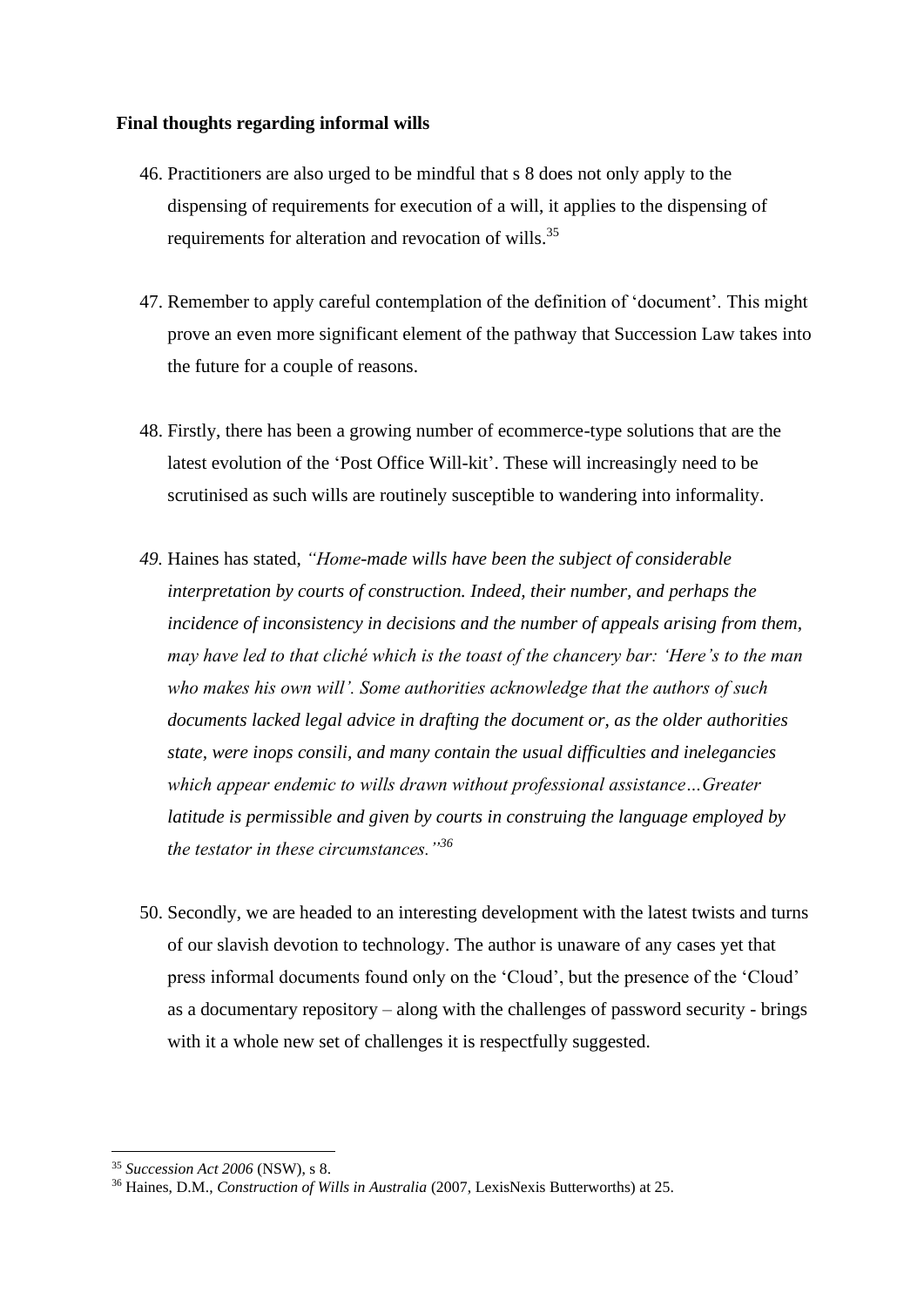- 51. As the world grows less formal and less concerned about protocols<sup>37</sup> and etiquette, should we not expect that wills might become even more difficult to decipher? It is submitted that protocols and etiquette are often shorthand for key social considerations, just as more formal elements of Wills practice are shorthand for underlying complex and fundamental concepts.
- 52. Two last items of significance:

(1) In practice, when contemplating informal wills, having protocols in place to defend against accusations of testamentary undue influence is critical.

(2) The Tractor will case shows one remaining thing, not obvious on first reading. Of course, the case is intriguing, and it is redolent with sadness amidst Cecil Harris' love for his wife – minded as he was to ensure that she was protected when he was confronted with little hope for rescue. Yet there is one more item that reveals itself to those lawyers that are alert to it.

When the events of 8 June 1948 transpired, it took the **forensic** legal mind of an astute country lawyer as he stared at a tractor fender, in that most extraordinary confluence of events, to realise that he "was dealing with something very special".<sup>38</sup> Something that he had a duty, at law, to honour.

# **Thank you.**

The author is grateful to the Austlaw Wills & Estate Conference for the invitation to present this paper, and for the kind assistance provided by François F. F. Salama of Counsel and Ms Cassandra Goldman of University of Wollongong Law School in reviewing the final draft of the document.

**KM Francis Barrister Edmund Barton Chambers 28 February 2020**

<sup>37</sup> Truss, L., *Eats, Shoots & Leaves: The Zero Tolerance Approach to Punctuation,* (2003, Griffin Press) at 1.

<sup>38</sup> Ellwand at 2.